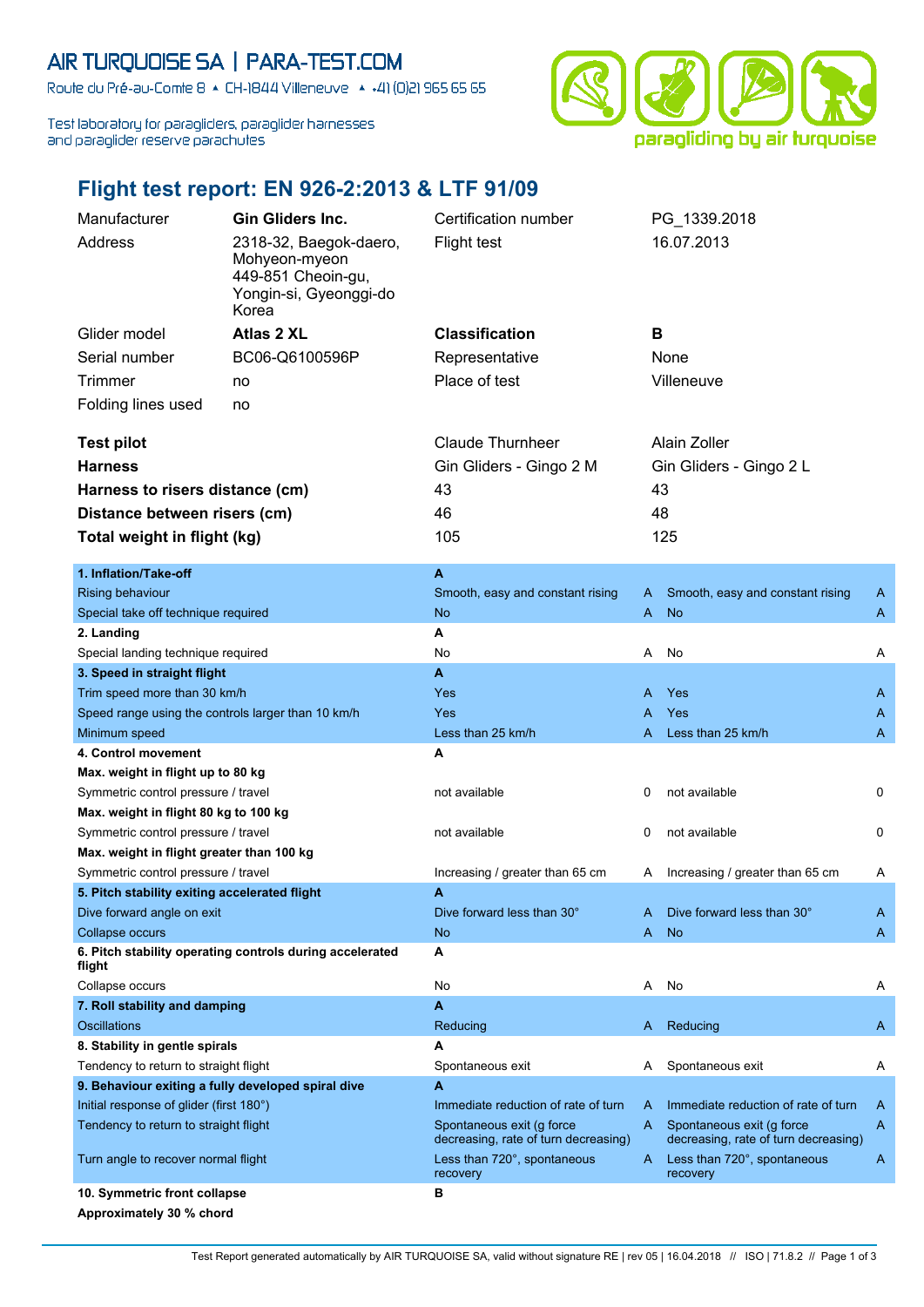| Entry                                                                       | Rocking back less than 45°                                                          | A | Rocking back less than 45°                                                          | Α |
|-----------------------------------------------------------------------------|-------------------------------------------------------------------------------------|---|-------------------------------------------------------------------------------------|---|
| Recovery                                                                    | Spontaneous in less than 3 s                                                        | A | Spontaneous in less than 3 s                                                        | A |
| Dive forward angle on exit Change of course                                 | Dive forward 0° to 30° Keeping<br>course                                            | A | Dive forward 0° to 30° Keeping<br>course                                            | Α |
| Cascade occurs                                                              | No                                                                                  | A | No                                                                                  | A |
| Folding lines used                                                          | No                                                                                  |   | No                                                                                  |   |
| At least 50% chord                                                          |                                                                                     |   |                                                                                     |   |
| Entry                                                                       | Rocking back less than 45°                                                          | A | Rocking back less than 45°                                                          | A |
| Recovery                                                                    | Spontaneous in 3 s to 5 s                                                           | в | Spontaneous in less than 3 s                                                        | Α |
| Dive forward angle on exit / Change of course                               | Dive forward 0° to 30° / Keeping<br>course                                          | A | Dive forward 0° to 30° / Keeping<br>course                                          | Α |
| Cascade occurs                                                              | No                                                                                  | A | No                                                                                  | Α |
| Folding lines used                                                          | No                                                                                  |   | No                                                                                  |   |
| <b>With accelerator</b>                                                     |                                                                                     |   |                                                                                     |   |
| Entry                                                                       | Rocking back less than 45°                                                          | A | Rocking back less than 45°                                                          | Α |
| Recovery                                                                    | Spontaneous in less than 3 s                                                        | A | Spontaneous in less than 3 s                                                        | Α |
| Dive forward angle on exit / Change of course                               | Dive forward 0° to 30° / Keeping<br>course                                          | A | Dive forward 0° to 30° / Keeping<br>course                                          | Α |
| Cascade occurs                                                              | No                                                                                  | A | No                                                                                  | Α |
| Folding lines used                                                          | No                                                                                  |   | No                                                                                  |   |
| 11. Exiting deep stall (parachutal stall)                                   | A                                                                                   |   |                                                                                     |   |
| Deep stall achieved                                                         | Yes                                                                                 | A | Yes                                                                                 | A |
| Recovery                                                                    | Spontaneous in less than 3 s                                                        | A | Spontaneous in less than 3 s                                                        | A |
|                                                                             |                                                                                     |   | Dive forward 0° to 30°                                                              |   |
| Dive forward angle on exit                                                  | Dive forward 0° to 30°                                                              | A |                                                                                     | A |
| Change of course                                                            | Changing course less than 45°                                                       | A | Changing course less than 45°                                                       | A |
| Cascade occurs                                                              | <b>No</b>                                                                           | A | <b>No</b>                                                                           | A |
| 12. High angle of attack recovery                                           | A                                                                                   |   |                                                                                     |   |
| Recovery                                                                    | Spontaneous in less than 3 s                                                        | A | Spontaneous in less than 3 s                                                        | A |
| Cascade occurs                                                              | No                                                                                  | A | No                                                                                  | Α |
| 13. Recovery from a developed full stall                                    | A                                                                                   |   |                                                                                     |   |
| Dive forward angle on exit                                                  | Dive forward 0° to 30°                                                              | A | Dive forward 0° to 30°                                                              | A |
| Collapse                                                                    | No collapse                                                                         | A | No collapse                                                                         | A |
| Cascade occurs (other than collapses)                                       | No                                                                                  | A | No                                                                                  | A |
| Rocking back                                                                | Less than 45°                                                                       | A | Less than $45^\circ$                                                                | Α |
| Line tension                                                                | Most lines tight                                                                    | A | Most lines tight                                                                    | Α |
| 14. Asymmetric collapse                                                     | в                                                                                   |   |                                                                                     |   |
| Small asymmetric collapse                                                   |                                                                                     |   |                                                                                     |   |
| Change of course until re-inflation / Maximum dive forward or<br>roll angle | Less than 90° / Dive or roll angle<br>$0^\circ$ to 15 $^\circ$                      |   | A Less than 90° / Dive or roll angle<br>$0^{\circ}$ to 15 $^{\circ}$                | A |
| Re-inflation behaviour                                                      | Spontaneous re-inflation                                                            | A | Spontaneous re-inflation                                                            | A |
| Total change of course                                                      | Less than $360^\circ$                                                               | A | Less than $360^\circ$                                                               | Α |
| Collapse on the opposite side occurs                                        | No (or only a small number of<br>collapsed cells with a spontaneous<br>reinflation) | A | No (or only a small number of<br>collapsed cells with a spontaneous<br>reinflation) | Α |
| Twist occurs                                                                | No                                                                                  | A | No                                                                                  | Α |
| Cascade occurs                                                              | No                                                                                  | A | No                                                                                  | Α |
| Folding lines used                                                          | No                                                                                  |   | No                                                                                  |   |
| Large asymmetric collapse                                                   |                                                                                     |   |                                                                                     |   |
| Change of course until re-inflation / Maximum dive forward or<br>roll angle | 90° to 180° / Dive or roll angle<br>15 $^{\circ}$ to 45 $^{\circ}$                  | в | Less than 90° / Dive or roll angle<br>15 $^{\circ}$ to 45 $^{\circ}$                | A |
| Re-inflation behaviour                                                      | Spontaneous re-inflation                                                            | A | Spontaneous re-inflation                                                            | Α |
| Total change of course                                                      | Less than $360^\circ$                                                               | A | Less than 360°                                                                      | Α |
| Collapse on the opposite side occurs                                        | No (or only a small number of<br>collapsed cells with a spontaneous<br>reinflation) | A | No (or only a small number of<br>collapsed cells with a spontaneous<br>reinflation) | Α |
| Twist occurs                                                                | No                                                                                  | A | No                                                                                  | A |
| Cascade occurs                                                              | No                                                                                  | A | No                                                                                  | Α |
| Folding lines used                                                          | No                                                                                  |   | No                                                                                  |   |
| Small asymmetric collapse with fully activated accelerator                  |                                                                                     |   |                                                                                     |   |
| Change of course until re-inflation / Maximum dive forward or<br>roll angle | Less than 90° / Dive or roll angle<br>15 $\degree$ to 45 $\degree$                  | A | Less than 90° / Dive or roll angle<br>$0^\circ$ to 15 $^\circ$                      | Α |